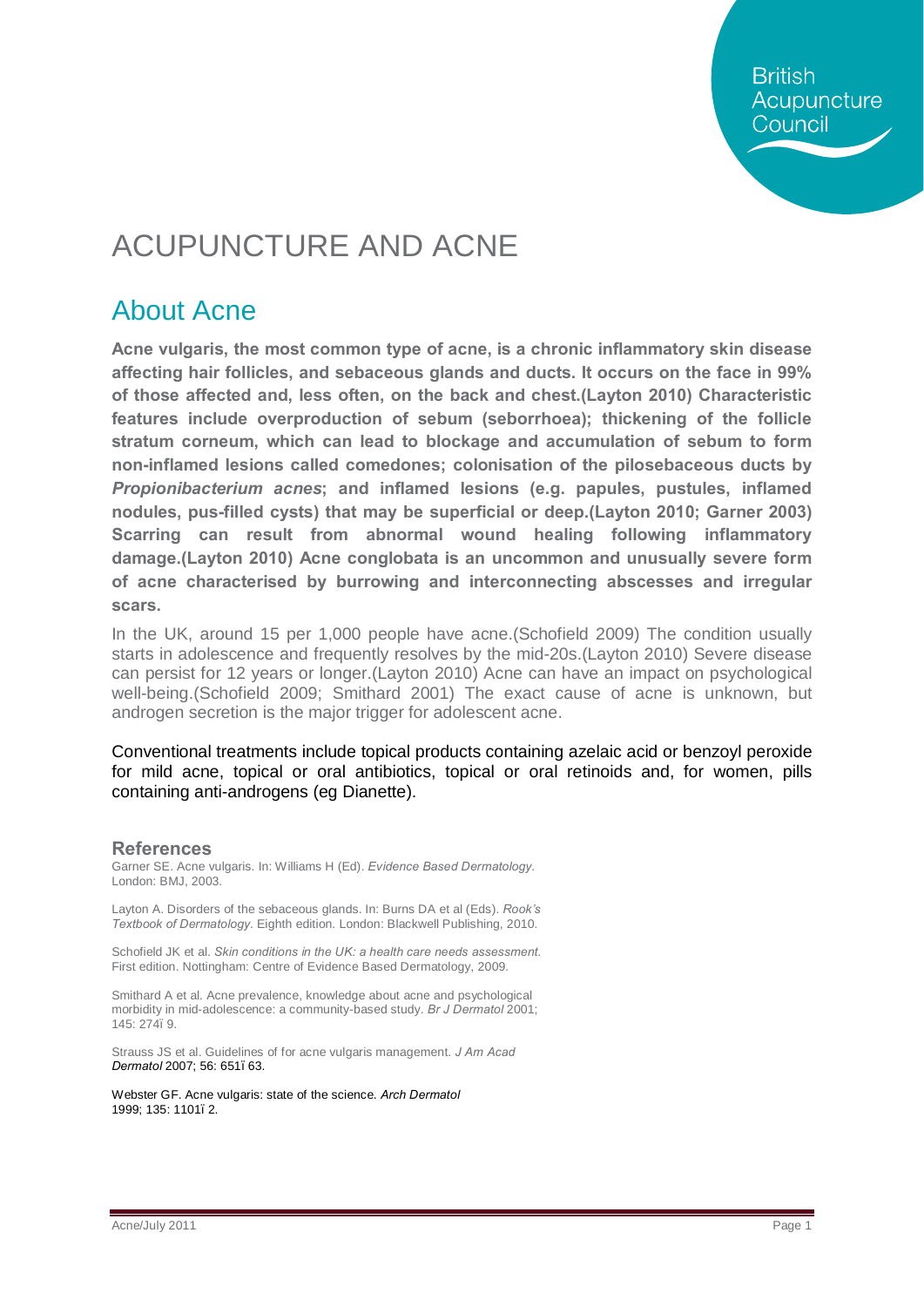## How acupuncture can help

Evidence pooled together in a systematic review has shown that acupuncture plus moxibustion is safe and effective for the treatment of acne, and possibly better than routine western medicine.(Li 2009) (see Table below) In one randomised controlled trial, acupuncture treatment of moderate acne vulgaris was associated with reduction of inflammatory lesions and improvement of the quality of life, but there was no nonacupuncture control for comparison (Son 2010). In another, adding warming moxibustion to a baseline acupuncture treatment improved the outcomes similarly to that of adding the drug isotretinoin(Mi 2010). Finally, one trial found body acupuncture to have some effect in the treatment of acne vulgaris, and that the addition of laser auricular irradiation may improve efficacy (Lihong 2006). There is very little research on acupuncture and acne outside of China. Most of the trials to date are of low quality and the conclusions of the systematic review should be viewed in that light.

In general, acupuncture is believed to stimulate the nervous system and cause the release of neurochemical messenger molecules. The resulting biochemical changes influence the body's homeostatic mechanisms, thus promoting physical and emotional well-being. Stimulation of certain acupuncture points has been shown to affect areas of the brain that are known to reduce sensitivity to pain and stress (Hui 2010)

Acupuncture may help to treat acne through one or more of the following general mechanisms, but as yet we have no specific information from studies on people with acne:

- · reducing inflammation, by promoting release of vascular and immunomodulatory factors (Zijlstra 2003; Kavoussi 2007);
- · enhancing natural killer cell activities and modulating the number and ratio of immune cell types (Kawakita 2008);
- · increasing local microcirculation (Komori 2009), which aids dispersal of swelling;

### About traditional acupuncture

Acupuncture is a tried and tested system of traditional medicine, which has been used in China and other eastern cultures for thousands of years to restore, promote and maintain good health. Its benefits are now widely acknowledged all over the world and in the past decade traditional acupuncture has begun to feature more prominently in mainstream healthcare in the UK. In conjunction with needling, the practitioner may use techniques such as moxibustion, cupping, massage or electro-acupuncture. They may also suggest dietary or lifestyle changes.

Traditional acupuncture takes a holistic approach to health and regards illness as a sign that the body is out of balance. The exact pattern and degree of imbalance is unique to each individual. The traditional acupuncturist is skill lies in identifying the precise nature of the underlying disharmony and selecting the most effective treatment. The choice of acupuncture points will be specific to each patient op needs. Traditional acupuncture can also be used as a preventive measure to strengthen the constitution and promote general wellbeing.

An increasing weight of evidence from Western scientific research (see overleaf) is demonstrating the effectiveness of acupuncture for treating a wide variety of conditions. From a biomedical viewpoint, acupuncture is believed to stimulate the nervous system, influencing the production of the body ocommunication substances - hormones and neurotransmitters. The resulting biochemical changes activate the body's self-regulating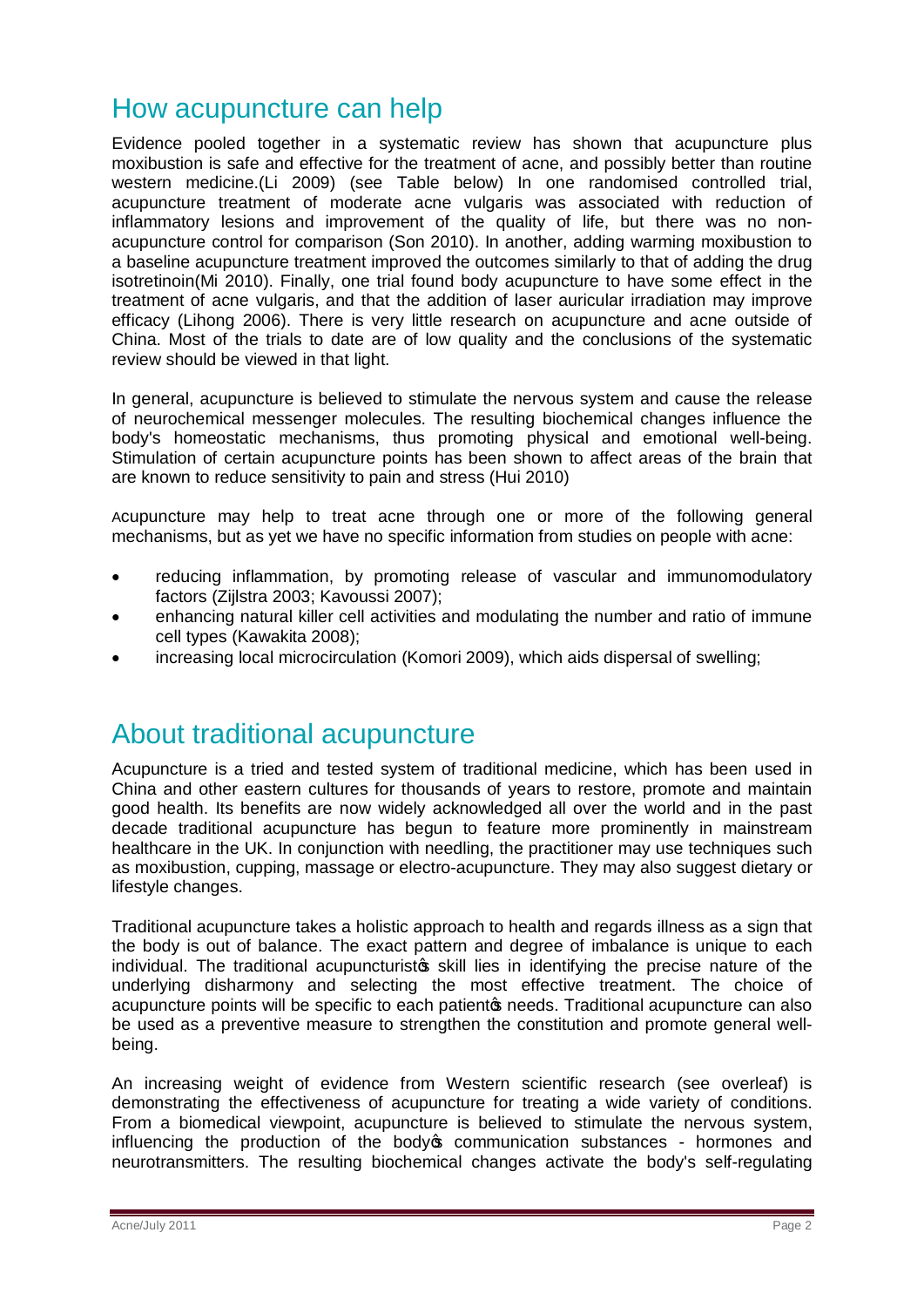homeostatic systems, stimulating its natural healing abilities and promoting physical and emotional well-being.

# About the British Acupuncture Council

With over 3000 members, the British Acupuncture Council (BAcC) is the UK® largest professional body for traditional acupuncturists. Membership of the BAcC guarantees excellence in training, safe practice and professional conduct. To find a qualified traditional acupuncturist, contact the BAcC on 020 8735 0400 or visit [www.acupuncture.org.uk](http://www.acupuncture.org.uk/)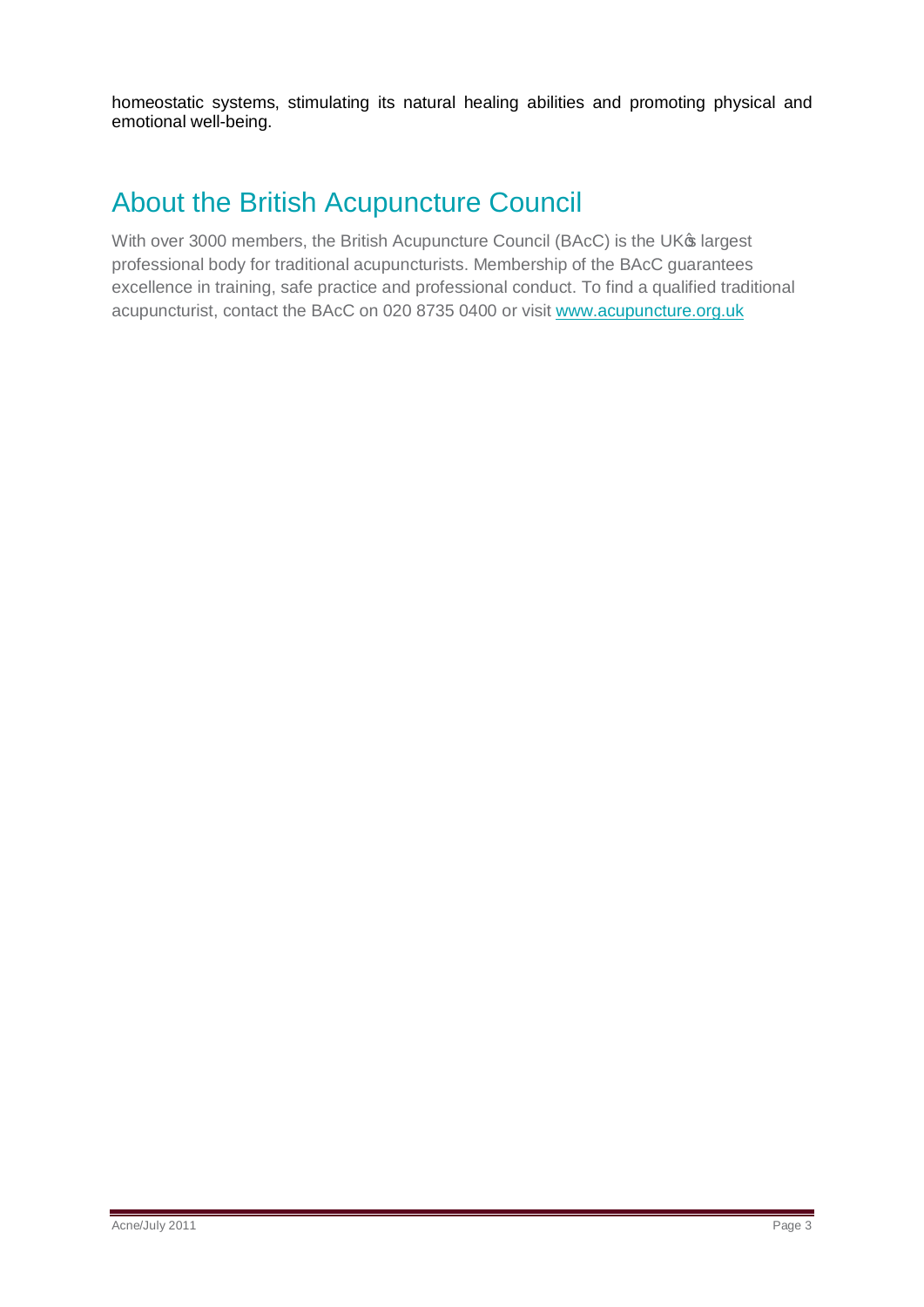# ACUPUNCTURE AND ACNE

## The evidence

| <b>Research</b>                                                                                                                                                                                                          | <b>Conclusion</b>                                                                                                                                                                                                                                                                                                                                                                                                                                                                                                                                                                                                                                                                                                                                                                                                                                                                                                                                                                                                                                      |
|--------------------------------------------------------------------------------------------------------------------------------------------------------------------------------------------------------------------------|--------------------------------------------------------------------------------------------------------------------------------------------------------------------------------------------------------------------------------------------------------------------------------------------------------------------------------------------------------------------------------------------------------------------------------------------------------------------------------------------------------------------------------------------------------------------------------------------------------------------------------------------------------------------------------------------------------------------------------------------------------------------------------------------------------------------------------------------------------------------------------------------------------------------------------------------------------------------------------------------------------------------------------------------------------|
| <b>Reviews</b>                                                                                                                                                                                                           |                                                                                                                                                                                                                                                                                                                                                                                                                                                                                                                                                                                                                                                                                                                                                                                                                                                                                                                                                                                                                                                        |
| Li B et al. Evaluation of therapeutic<br>effect and safety for clinical randomized<br>and controlled trials of treatment of acne<br>with acupuncture and moxibustion.<br>Zhongguo Zhenjiu [Chinese] 2009; 29:<br>247-51. | A review that evaluated the therapeutic effect and safety of<br>acupuncture and moxibustion for the treatment of acne, and to analyse<br>the current situation of clinical studies at present. Seventeen papers,<br>including 1,613 patients, were included and all adopted the cured rate<br>as the evaluation index, Meta-analysis comparing treatment of acne by<br>acupuncture plus moxibustion with routine western medicine as a<br>control found acupuncture to be more effective [combined relative risk<br>2.96, 95% CI 1.63 to 4.91; p<0.0001]. The researchers concluded that<br>acupuncture plus moxibustion is safe and effective for the treatment of<br>acne, and possibly better than routine western medicine.                                                                                                                                                                                                                                                                                                                        |
| <b>Randomised controlled trials</b>                                                                                                                                                                                      |                                                                                                                                                                                                                                                                                                                                                                                                                                                                                                                                                                                                                                                                                                                                                                                                                                                                                                                                                                                                                                                        |
| Son BK et al. Efficacy of ah shi point<br>acupuncture on acne vulgaris.<br>Acupuncture in medicine 2010; 28: 126-<br>9.                                                                                                  | A double-blind randomised placebo-controlled trial that evaluated the<br>efficacy of ah shi (painful) point and general acupuncture point<br>treatment of moderate acne vulgaris in 36 patients. Patients were<br>evaluated using the following outcome measurements: an inflammatory<br>lesion count, a quality-of-life scale (Skindex-29) and a subjective<br>symptom score. After 12 treatment sessions, there was a significant<br>reduction in the inflammatory acne lesion counts, the Skindex-29<br>scores and the subjective symptom scores from baseline in both<br>groups, but no significant difference between groups. The researchers<br>concluded that acupuncture treatment of moderate acne vulgaris was<br>associated with reduction of inflammatory lesions and improvement of<br>the quality of life.                                                                                                                                                                                                                               |
| Mi JP, Yu ZS. Clinical observation of<br>cystic acne treated with warming<br>moxibustion. Zhongguo Zhen Jiu<br>[Chinese] 2010; 30: 383-6.                                                                                | A randomised controlled trial that assessed the clinical efficacy of<br>warming moxibustion on cystic acne in 94 patients. The basic<br>treatment of body acupuncture combined with fire needling was applied<br>in all of three groups. In the observation group, cone moxibustion was<br>added to specific points (CV 4, CV 6, BL 20). In control group 1, oral<br>isotretinoin was given in addition to acupuncture, and in control group<br>2, no additional therapy was given. After treatment, the total effective<br>rate was 84.4% (27/32) in the observation group, 71.0% (22/31) in<br>control group 1 and 51.6% (16/31) in control group 2. Both for total<br>effective rate and for improvement in skin lesions the observation<br>group was superior to control group 2 (p<0.05), but not significantly<br>different to control group 1 (p>0.05). The researchers concluded that<br>warming moxibustion can improve the efficacy of body acupuncture<br>and fire needling on cystic acne, and it is equal in efficacy to<br>isotretinoin. |
| Lihong S. He-Ne laser auricular<br>irradiation plus body acupuncture for<br>treatment of acne vulgaris in 36 cases. J<br>Tradit Chin Med 2006; 26: 193-4.                                                                | A randomised controlled trial that observed the therapeutic effects of<br>laser auricular irradiation plus body acupuncture for acne vulgaris in 68<br>patients. The test treatment was compared with body acupuncture<br>only. The results showed that the cure rate was 77.8% in the treatment<br>group and 46.9% in the control group (p<0.05). The researchers<br>concluded that the addition of laser auricular irradiation to body<br>acupuncture may improve efficacy in the treatment of acne vulgaris.                                                                                                                                                                                                                                                                                                                                                                                                                                                                                                                                        |
| <b>Research on mechanisms for</b><br>acupuncture                                                                                                                                                                         |                                                                                                                                                                                                                                                                                                                                                                                                                                                                                                                                                                                                                                                                                                                                                                                                                                                                                                                                                                                                                                                        |
| Hui KK et al. Acupuncture, the limbic<br>system, and the anticorrelated networks                                                                                                                                         | A paper that discusses research showing that acupuncture mobilises<br>the functionally anti-correlated networks of the brain to mediate its                                                                                                                                                                                                                                                                                                                                                                                                                                                                                                                                                                                                                                                                                                                                                                                                                                                                                                            |

of the brain. *Auton Neurosci* 2010; 157: 81-90.

the functionally anti-correlated networks of the brain to mediate its actions, and that the effect is dependent on the psychophysical response. The research used functional magnetic resonance imaging